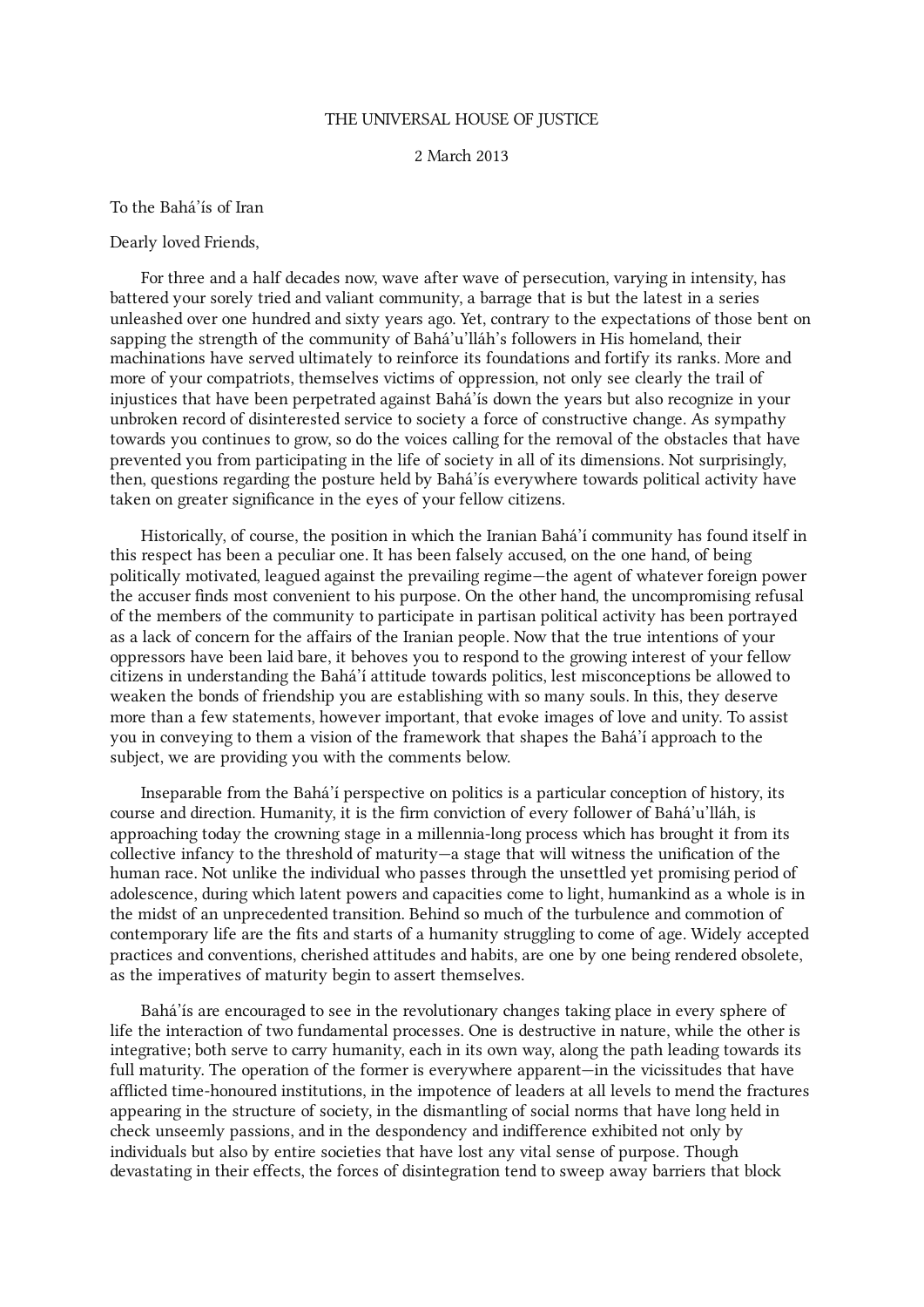humanity's progress, opening space for the process of integration to draw diverse groups together and disclosing new opportunities for cooperation and collaboration. Bahá'ís, of course, strive to align themselves, individually and collectively, with forces associated with the process of integration, which, they are confident, will continue to gain in strength, no matter how bleak the immediate horizons. Human affairs will be utterly reorganized, and an era of universal peace inaugurated.

Such is the view of history that underlies every endeavour pursued by the Bahá'í community.

As you know from your study of the Bahá'í writings, the principle that is to infuse all facets of organized life on the planet is the oneness of humankind, the hallmark of the age of maturity. That humanity constitutes a single people is a truth that, once viewed with scepticism, claims widespread acceptance today. The rejection of deeply ingrained prejudices and a growing sense of world citizenship are among the signs of this heightened awareness. Yet, however promising the rise in collective consciousness may be, it should be seen as only the first step of a process that will take decades—nay, centuries—to unfold. For the principle of the oneness of humankind, as proclaimed by Bahá'u'lláh, asks not merely for cooperation among people and nations. It calls for a complete reconceptualization of the relationships that sustain society. The deepening environmental crisis, driven by a system that condones the pillage of natural resources to satisfy an insatiable thirst for more, suggests how entirely inadequate is the present conception of humanity's relationship with nature; the deterioration of the home environment, with the accompanying rise in the systematic exploitation of women and children worldwide, makes clear how pervasive are the misbegotten notions that define relations within the family unit; the persistence of despotism, on the one hand, and the increasing disregard for authority, on the other, reveal how unsatisfactory to a maturing humanity is the current relationship between the individual and the institutions of society; the concentration of material wealth in the hands of a minority of the world's population gives an indication of how fundamentally ill-conceived are relationships among the many sectors of what is now an emerging global community. The principle of the oneness of humankind implies, then, an organic change in the very structure of society.

What should be stated plainly here is that Bahá'ís do not believe the transformation thus envisioned will come about exclusively through their own efforts. Nor are they trying to create a movement that would seek to impose on society their vision of the future. Every nation and every group—indeed, every individual—will, to a greater or lesser degree, contribute to the emergence of the world civilization towards which humanity is irresistibly moving. Unity will progressively be achieved, as foreshadowed by 'Abdu'l‑Bahá, in different realms of social existence, for instance, "unity in the political realm", "unity of thought in world undertakings", "unity of races" and the "unity of nations". As these come to be realized, the structures of a politically united world, which respects the full diversity of culture and provides channels for the expression of dignity and honour, will gradually take shape.

The question that occupies the worldwide Bahá'í community, then, is how it can best contribute to the civilization-building process as its resources increase. It sees two dimensions to its contribution. The first is related to its own growth and development, and the second to its involvement in society at large.

Regarding the first, Bahá'ís across the globe, in the most unassuming settings, are striving to establish a pattern of activity and the corresponding administrative structures that embody the principle of the oneness of humankind and the convictions underpinning it, only a few of which are mentioned here as a means of illustration: that the rational soul has no gender, race, ethnicity or class, a fact that renders intolerable all forms of prejudice, not the least of which are those that prevent women from fulfilling their potential and engaging in various fields of endeavour shoulder to shoulder with men; that the root cause of prejudice is ignorance, which can be erased through educational processes that make knowledge accessible to the entire human race, ensuring it does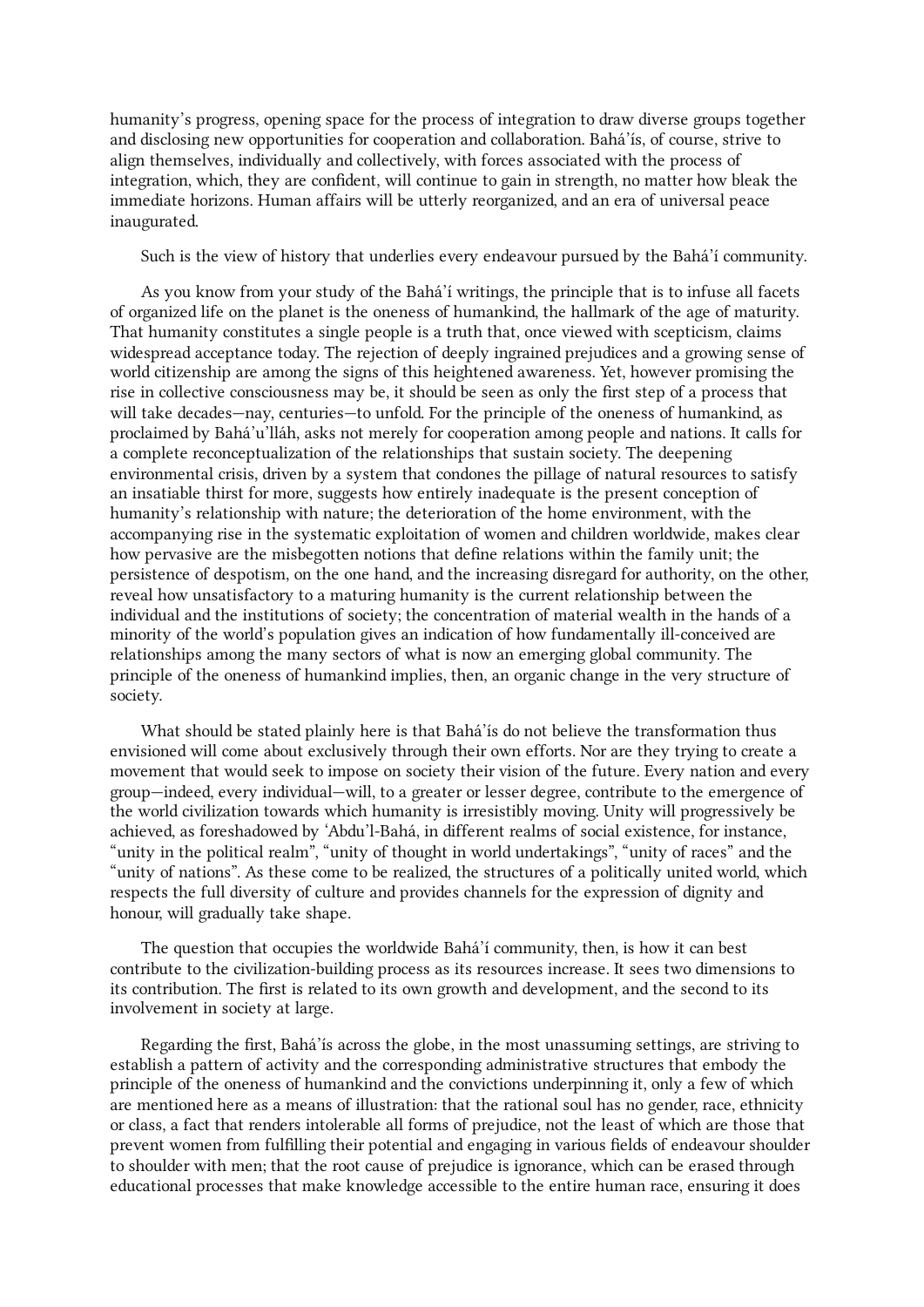not become the property of a privileged few; that science and religion are two complementary systems of knowledge and practice by which human beings come to understand the world around them and through which civilization advances; that religion without science soon degenerates into superstition and fanaticism, while science without religion becomes the tool of crude materialism; that true prosperity, the fruit of a dynamic coherence between the material and spiritual requirements of life, will recede further and further out of reach as long as consumerism continues to act as opium to the human soul; that justice, as a faculty of the soul, enables the individual to distinguish truth from falsehood and guides the investigation of reality, so essential if superstitious beliefs and outworn traditions that impede unity are to be eliminated; that, when appropriately brought to bear on social issues, justice is the single most important instrument for the establishment of unity; that work performed in the spirit of service to one's fellow human beings is a form of prayer, a means of worshipping God. Translating ideals such as these into reality, effecting a transformation at the level of the individual and laying the foundations of suitable social structures, is no small task, to be sure. Yet the Bahá'í community is dedicated to the long-term process of learning that this task entails, an enterprise in which increasing numbers from all walks of life, from every human group, are invited to take part.

Numerous, of course, are the questions that the process of learning, now under way in all regions of the world, must address: how to bring people of different backgrounds together in an environment which, devoid of the constant threat of conflict and distinguished by its devotional character, encourages them to put aside the divisive ways of a partisan mindset, fosters higher degrees of unity of thought and action, and elicits wholehearted participation; how to administer the affairs of a community in which there is no ruling class with priestly functions that can lay claim to distinction or privilege; how to enable contingents of men and women to break free from the confines of passivity and the chains of oppression in order to engage in activities conducive to their spiritual, social and intellectual development; how to help youth navigate through a crucial stage of their lives and become empowered to direct their energies towards the advancement of civilization; how to create dynamics within the family unit that lead to material and spiritual prosperity without instilling in the rising generations feelings of estrangement towards an illusory "other" or nurturing any instinct to exploit those relegated to this category; how to make it possible for decision making to benefit from a diversity of perspectives through a consultative process which, understood as the collective investigation of reality, promotes detachment from personal views, gives due importance to valid empirical information, does not raise mere opinion to the status of fact or define truth as the compromise between opposing interest groups. To explore questions such as these and the many others certain to arise, the Bahá'í community has adopted a mode of operation characterized by action, reflection, consultation and study—study which involves not only constant reference to the writings of the Faith but also the scientific analysis of patterns unfolding. Indeed, how to maintain such a mode of learning in action, how to ensure that growing numbers participate in the generation and application of relevant knowledge, and how to devise structures for the systemization of an expanding worldwide experience and for the equitable distribution of the lessons learned—these are, themselves, the object of regular examination.

The overall direction of the process of learning that the Bahá'í community is pursuing is guided by a series of global plans, the provisions of which are established by the Universal House of Justice. Capacity building is the watchword of these plans: they aim at enabling the protagonists of collective effort to strengthen the spiritual foundations of villages and neighbourhoods, to address certain of their social and economic needs, and to contribute to the discourses prevalent in society, all while maintaining the necessary coherence in methods and approaches.

At the heart of the learning process is inquiry into the nature of the relationships that bind the individual, the community, and the institutions of society—actors on the stage of history who have been locked in a struggle for power throughout time. In this context, the assumption that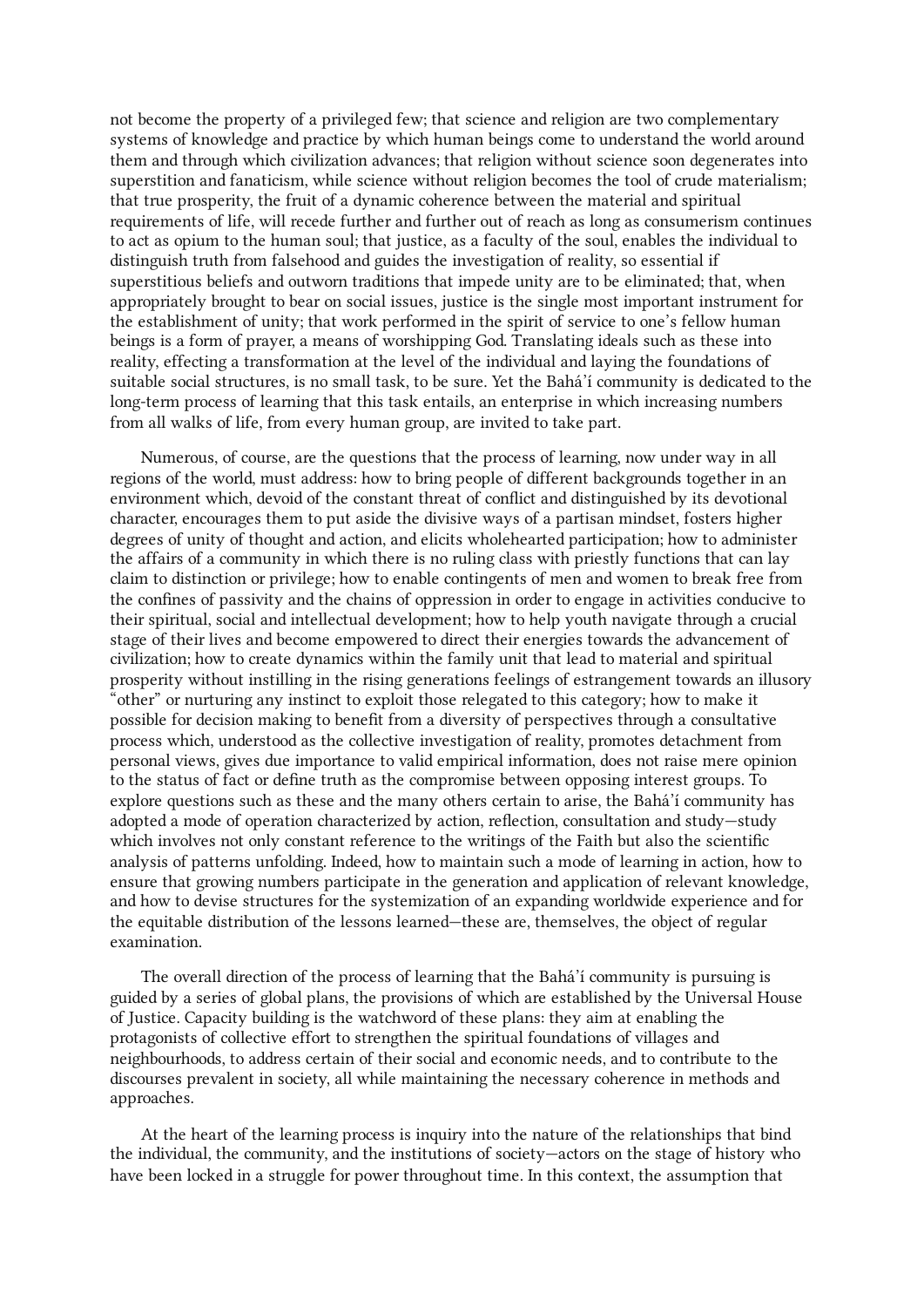relations among them will inevitably conform to the dictates of competition, a notion that ignores the extraordinary potential of the human spirit, has been set aside in favour of the more likely premise that their harmonious interactions can foster a civilization befitting a mature humanity. Animating the Bahá'í effort to discover the nature of a new set of relationships among these three protagonists is a vision of a future society that derives inspiration from the analogy drawn by Bahá'u'lláh, in a Tablet penned nearly a century and a half ago, which compares the world to the human body. Cooperation is the principle that governs the functioning of that system. Just as the appearance of the rational soul in this realm of existence is made possible through the complex association of countless cells, whose organization in tissues and organs allows for the realization of distinctive capacities, so can civilization be seen as the outcome of a set of interactions among closely integrated, diverse components which have transcended the narrow purpose of tending to their own existence. And just as the viability of every cell and every organ is contingent upon the health of the body as a whole, so should the prosperity of every individual, every family, every people be sought in the well-being of the entire human race. In keeping with such a vision, institutions, appreciating the need for coordinated action channelled toward fruitful ends, aim not to control but to nurture and guide the individual, who, in turn, willingly receives guidance, not in blind obedience, but with faith founded on conscious knowledge. The community, meanwhile, takes on the challenge of sustaining an environment where the powers of individuals, who wish to exercise self-expression responsibly in accordance with the common weal and the plans of institutions, multiply in unified action.

If the web of relationships alluded to above is to take shape and give rise to a pattern of life distinguished by adherence to the principle of the oneness of humankind, certain foundational concepts must be carefully examined. Most notable among them is the conception of power. Clearly the concept of power as a means of domination, with the accompanying notions of contest, contention, division and superiority, must be left behind. This is not to deny the operation of power; after all, even in cases where institutions of society have received their mandates through the consent of the people, power is involved in the exercise of authority. But political processes, like other processes of life, should not remain unaffected by the powers of the human spirit that the Bahá'í Faith—for that matter, every great religious tradition that has appeared throughout the ages—hopes to tap: the power of unity, of love, of humble service, of pure deeds. Associated with power in this sense are words such as "release", "encourage", "channel", "guide" and "enable". Power is not a finite entity which is to be "seized" and "jealously guarded"; it constitutes a limitless capacity to transform that resides in the human race as a body.

The Bahá'í community readily acknowledges that it has a considerable distance to traverse before its growing experience yields the necessary insights into the workings of the desired set of interactions. It makes no claims to perfection. To uphold high ideals and to have become their embodiment are not one and the same. Myriad are the challenges that lie ahead, and much remains to be learned. The casual observer may well choose to label the community's attempts to surmount these challenges "idealistic". Yet it certainly would not be justified to portray Bahá'ís as uninterested in the affairs of their own countries, much less as unpatriotic. However idealistic the Bahá'í endeavour may appear to some, its deep-seated concern for the good of humankind cannot be ignored. And given that no current arrangement in the world seems capable of lifting humanity from the quagmire of conflict and contention and securing its felicity, why would any government object to the efforts of one group of people to deepen its understanding of the nature of those essential relationships inherent to the common future towards which the human race is being inexorably drawn? What harm is there in this?

Within the framework traced out by the above ideas, then, it is possible to consider the second dimension of the Bahá'í community's efforts to contribute to the advancement of civilization: its involvement in society at large. Clearly what Bahá'ís see as one aspect of their contribution cannot contradict the other. They cannot be seeking to establish patterns of thought and action that give expression to the principle of oneness within their community, yet engage in activities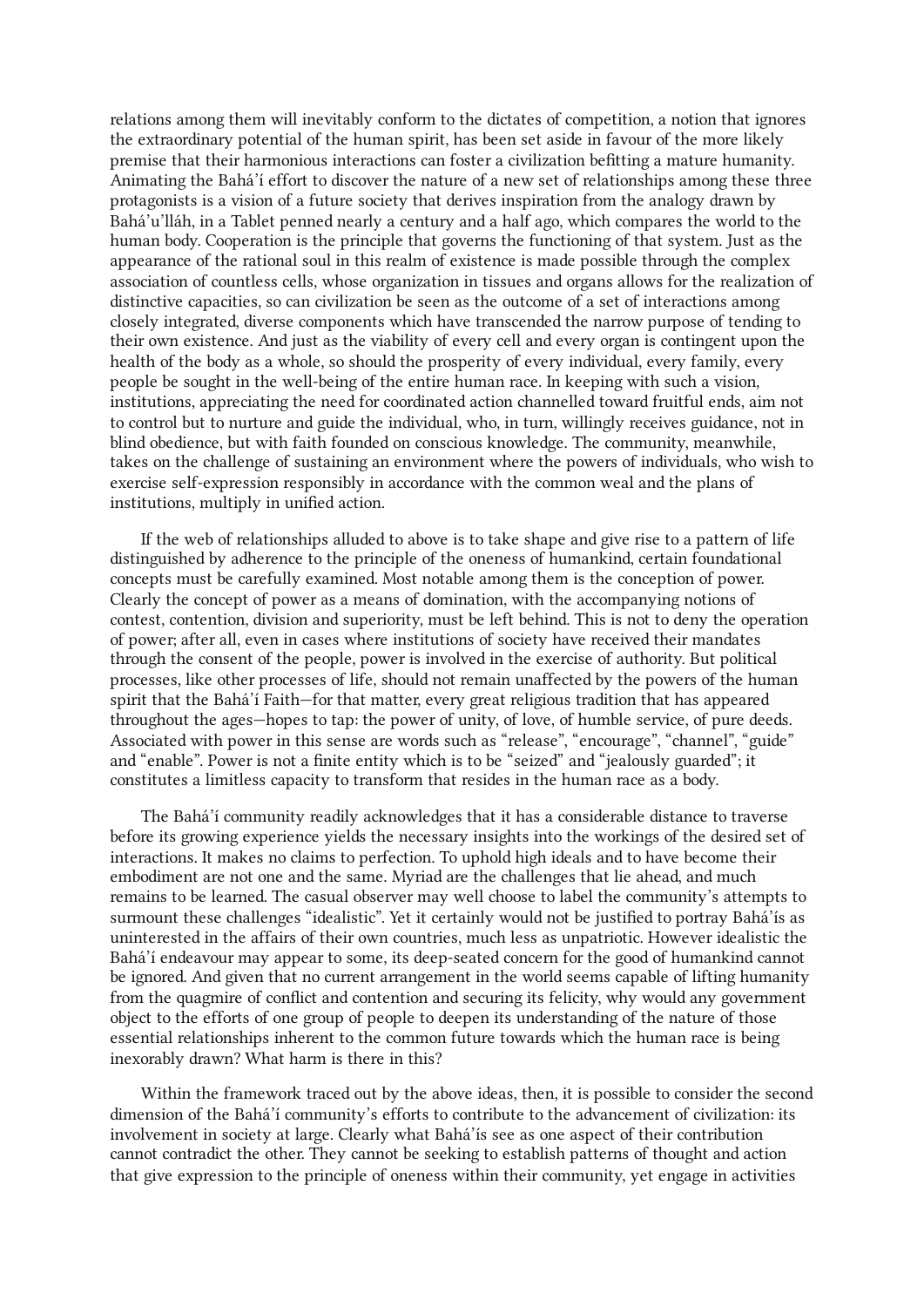in another context which, to whatever extent, reinforce an entirely different set of assumptions about social existence. To avoid such a duality, the Bahá'í community has progressively refined over time, on the basis of the teachings of the Faith, the main features of its participation in the life of society. First and foremost, Bahá'ís endeavour, whether as individuals or as a community, to put into practice the command of Bahá'u'lláh: "They that are endued with sincerity and faithfulness should associate with all the peoples and kindreds of the earth with joy and radiance, inasmuch as consorting with people hath promoted and will continue to promote unity and concord, which in turn are conducive to the maintenance of order in the world and to the regeneration of nations." It is through "association and meeting", 'Abdu'l-Bahá has explained further, that "we find happiness and development, individual and collective." "That which is conducive to association and attraction and unity among the sons of men", He has written in this connection, "is the means of the life of the world of humanity, and whatever causeth division, repulsion and remoteness leadeth to the death of humankind." Even in the case of religion, He has made it clear that it "must be the cause of love and fellowship. Should religion become the cause of contention and enmity, its absence is preferable." So it is that Bahá'ís do their utmost at all times to heed the counsel of Bahá'u'lláh, "Shut your eyes to estrangement, then fix your gaze upon unity." "That one indeed is a man", He exhorts His followers, "who, today, dedicateth himself to the service of the entire human race." "Be anxiously concerned with the needs of the age ye live in," is His admonition, "and centre your deliberations on its exigencies and requirements." "The supreme need of humanity is cooperation and reciprocity," 'Abdu'l-Bahá has indicated. "The stronger the ties of fellowship and solidarity amongst men, the greater will be the power of constructiveness and accomplishment in all the planes of human activity." "So powerful is the light of unity", Bahá'u'lláh declares, "that it can illuminate the whole earth."

It is with such thoughts in mind that Bahá'ís enter into collaboration, as their resources permit, with an increasing number of movements, organizations, groups and individuals, establishing partnerships that strive to transform society and further the cause of unity, promote human welfare, and contribute to world solidarity. Indeed, the standard set by passages such as the above inspires the Bahá'í community to become actively engaged in as many aspects of contemporary life as feasible. In choosing areas of collaboration, Bahá'ís are to bear in mind the principle, enshrined in their teachings, that means should be consistent with ends; noble goals cannot be achieved through unworthy means. Specifically, it is not possible to build enduring unity through endeavours that require contention or assume that an inherent conflict of interests underlies all human interactions, however subtly. It should be noted here that, despite the limitations imposed by adherence to this principle, the community has not experienced a shortage of opportunities for collaboration; so many people in the world today are working intensely towards one or another aim which Bahá'ís share. In this respect, they also take care not to overstep certain bounds with their colleagues and associates. They are not to regard any joint undertaking as an occasion to impose religious convictions. Self-righteousness and other unfortunate manifestations of religious zeal are to be utterly avoided. Bahá'ís do, however, readily offer to their collaborators the lessons they have learned through their own experience, just as they are happy to incorporate into their community-building efforts insights gained through such association.

This brings us, at last, to the specific question of political activity. The conviction of the Bahá'í community that humanity, having passed through earlier stages of social evolution, stands at the threshold of its collective maturity; its belief that the principle of the oneness of humankind, the hallmark of the age of maturity, implies a change in the very structure of society; its dedication to a learning process that, animated by this principle, explores the workings of a new set of relationships among the individual, the community and the institutions of society, the three protagonists in the advancement of civilization; its confidence that a revised conception of power, freed from the notion of dominance with the accompanying ideas of contest, contention, division and superiority, underlies the desired set of relationships; its commitment to a vision of a world that, benefitting from humanity's rich cultural diversity, abides no lines of separation—these all